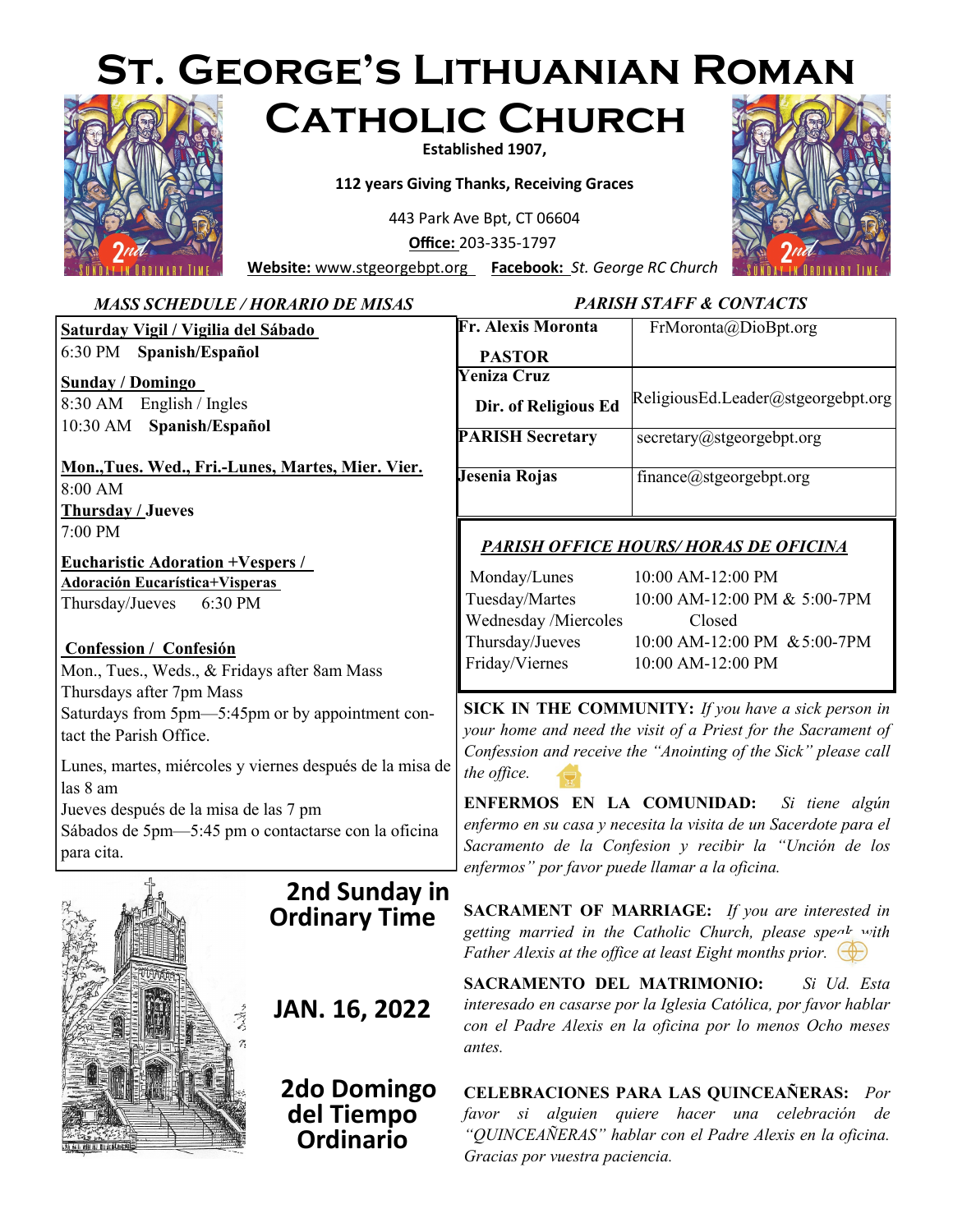#### **LA VOZ DE SU PARROCO ¿Qué es un Sínodo?**

…el propósito de este Sínodo, y por lo tanto de esta consulta, no es producir documentos, sino "sembrar sueños, generar profecías y visiones, hacer florecer la esperanza, inspirar confianza, curar heridas, tejer relaciones, despertar un amanecer de esperanza, aprender unos de otros y crear un brillante ingenio que

iluminará las mentes, calienta corazones, da fuerza a nuestras manos.



# **GRACIAS- DELEGADOS - 2022**



Estimados Delegados Parroquiales,

Es con profunda admiración que le ofrecemos nuestro más sincero agradecimiento por compartir su tiempo y talentos en el servicio del Señor. Dios obra en el corazón de cada uno de nosotros para cumplir la misión de dar a conocer el amor de Dios a todos los que nos encontramos. A través del amor de Jesús, formamos una comunión que comienza con la unión de dos corazones y luego se extiende por el poder y la llama del Espíritu Santo a familias, amigos e incluso extraños. Aunque el proceso de unir a todo el pueblo de Dios parece imposible, "nada será imposible para Dios. (Lucas 1:37)

Su presencia en el servicio de oración y orientación de la comisión fue un ejemplo perfecto de cómo la reunión del rebaño del Señor puede crear un ambiente de hospitalidad, descubrimiento, creatividad y respeto mutuo.

Puede haber algunas experiencias positivas y algunas desafiantes en sus próximas sesiones de escucha. A veces, cada uno de nosotros será llamado a reconocer y contemplar dentro de nosotros mismos y de aquellos con quienes nos encontremos que para "todo hay una temporada, y un tiempo para cada asunto bajo el cielo". (Eclesiastés)

Gracias a todos por la decisión de seguir a nuestro Señor en este camino de Sinodalidad. Ha llegado el momento de escucharnos y discernir cómo Dios nos está llamando a pasar el tiempo que nos queda en la tierra, con el fin de reunir el Cuerpo de Cristo por la eternidad.

"Y la vida eterna consiste en que te conozcan a ti, el único Dios verdadero, y a Jesucristo, a quien tú enviaste." No dude en comunicarse con nosotros mientras continúa en este camino con su parroquia y con todos aquellos con quienes se encuentre.

La Paz de Dios,

Obispo Frank

Diácono Steve

# **APELACIÓN CATÓLICA ANUAL 2022**

Este año 2022 nuestra meta es de \$12,100 la misma que el año anterior. El fin de semana del 29 y 30 enero 2022 empezaremos nuestra campaña. Desde ya muchísimas gracias a todas las familias que nos ayudaron con su generosidad el año pasado, gracias a todos pudimos alcanzar nuestra meta. Pronto tendremos mas información sobre la campaña. Podemos sobrepasar la meta si cada familia puede dar \$60 al año. Que el total sería \$18,000".

# **REPORTE ACA 2021**

106 donaciones por valor de \$12,392 de 89 donantes llevando la parroquia al 102.41% de su meta de \$12,100.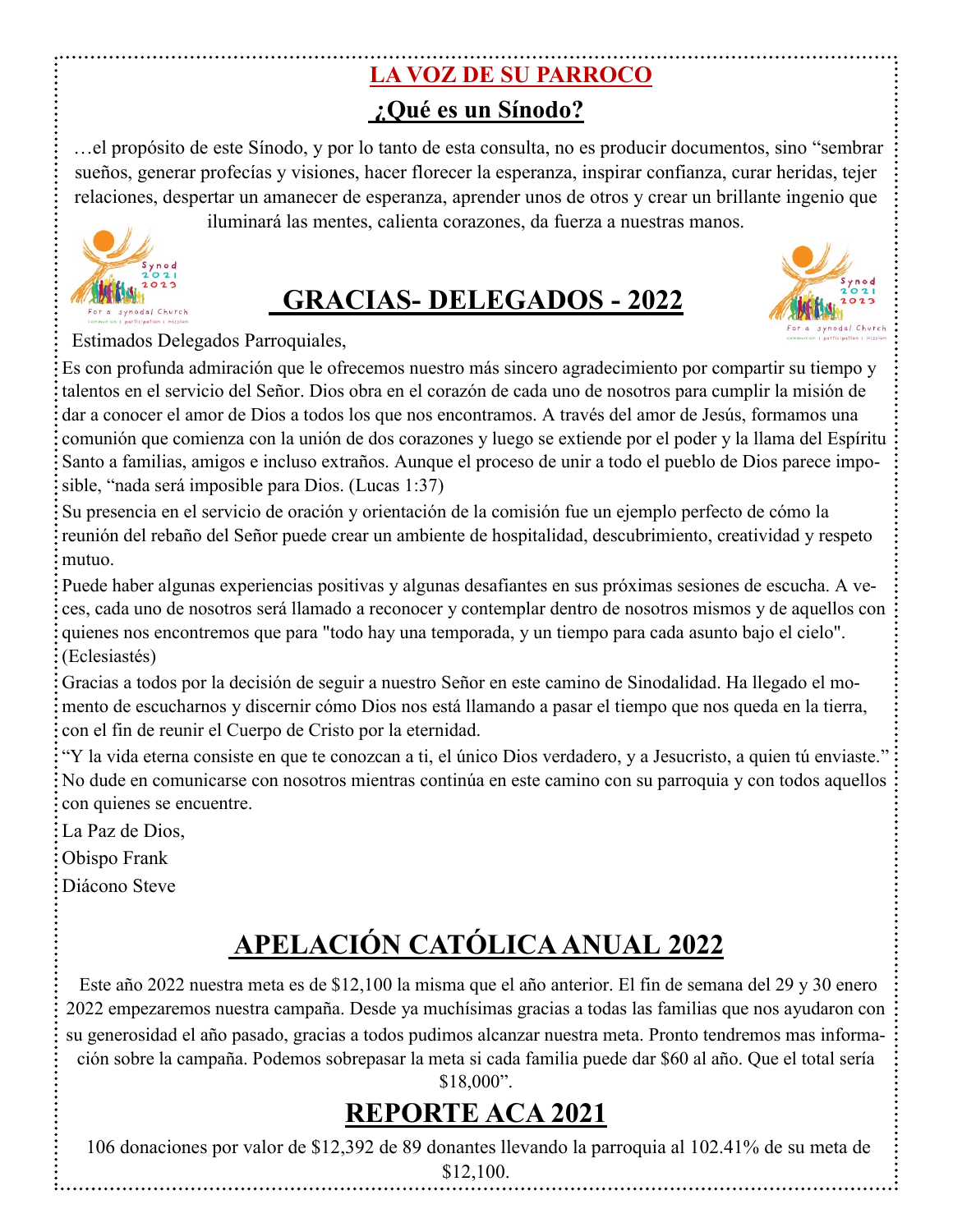#### **FROM THE PASTOR'S DESK**

#### **What is a Synod?**

 …the purpose of this Synod, and therefore of this consultation, is not to produce documents, but to "plant dreams, draw forth prophesies and visions, allow hope to flourish, inspire trust, bind up wounds, weave together relationships, awaken a dawn of hope, learn from one another and create a bright resourcefulness that will enlighten minds, warm hearts, give strength to our hands.

#### **THANK YOU- DELEGATES - 2022**

iynod



FROM THE

It is with profound admiration that I offer you my sincere thanks for sharing your time and talents in the service of the Lord. God works within the hearts of each of us to accomplish the mission of making God's love known to all we encounter.

Through the love of Jesus, we form a communion that starts with the uniting of two hearts and then spreads by the power and flame of the Holy Spirit to families, friends and even strangers. Though the process of uniting all of God's people seems impossible, "nothing will be impossible for God. (Luke 1: 37)

Your presence at the commissioning prayer service and orientation was a perfect example of how the gathering of the Lord's flock can create and environment of discovery, creativity and mutual respect.

There may be some positive and challenging experiences in your upcoming listening sessions. At times, each of us will be challenged to recognize and contemplate within ourselves and those we encounter that for "everything there is a season, and a time for every matter under heaven." (Ecclesiastes 3: 1)

Thank you all for your decision to follow our Lord on this journey of Synodality.

The time has come to listen to each other and discern how God is calling us to spend our remaining time on earth, in order to draw together the Body of Christ for eternity. "Now this is eternal life, that they should know you and the one whom you sent, Jesus Christ."

Do not hesitate to reach out to me as you continue this journey with your parish and all those your encounter. Please let me know who the point person will be from your team so we can streamline the communication. I look forward to meeting all of you personally to listen and pray together.

God's peace,

Deacon Steve Hodson dnhodson@diobpt.org Phone: 203-260-1369

## **ANNUAL CATHOLIC APPEAL 2022**

 This year 2022 our goal is \$ 12,100 the same as the previous year. On the weekend of January 29 and 30, 2022 we will start our campaign. Thanks in advance to all the families who helped us with your generosity last year, thanks to everyone we were able to reach our goal. We will have more information about the campaign soon. We can exceed the goal if each family can give \$ 60 a year. That the total would be \$18,000 ".

## **2021 ACA REPORT**

106 gifts worth \$12,392 from 89 donors bringing the parish to 102.41% of its \$12,100 goal.